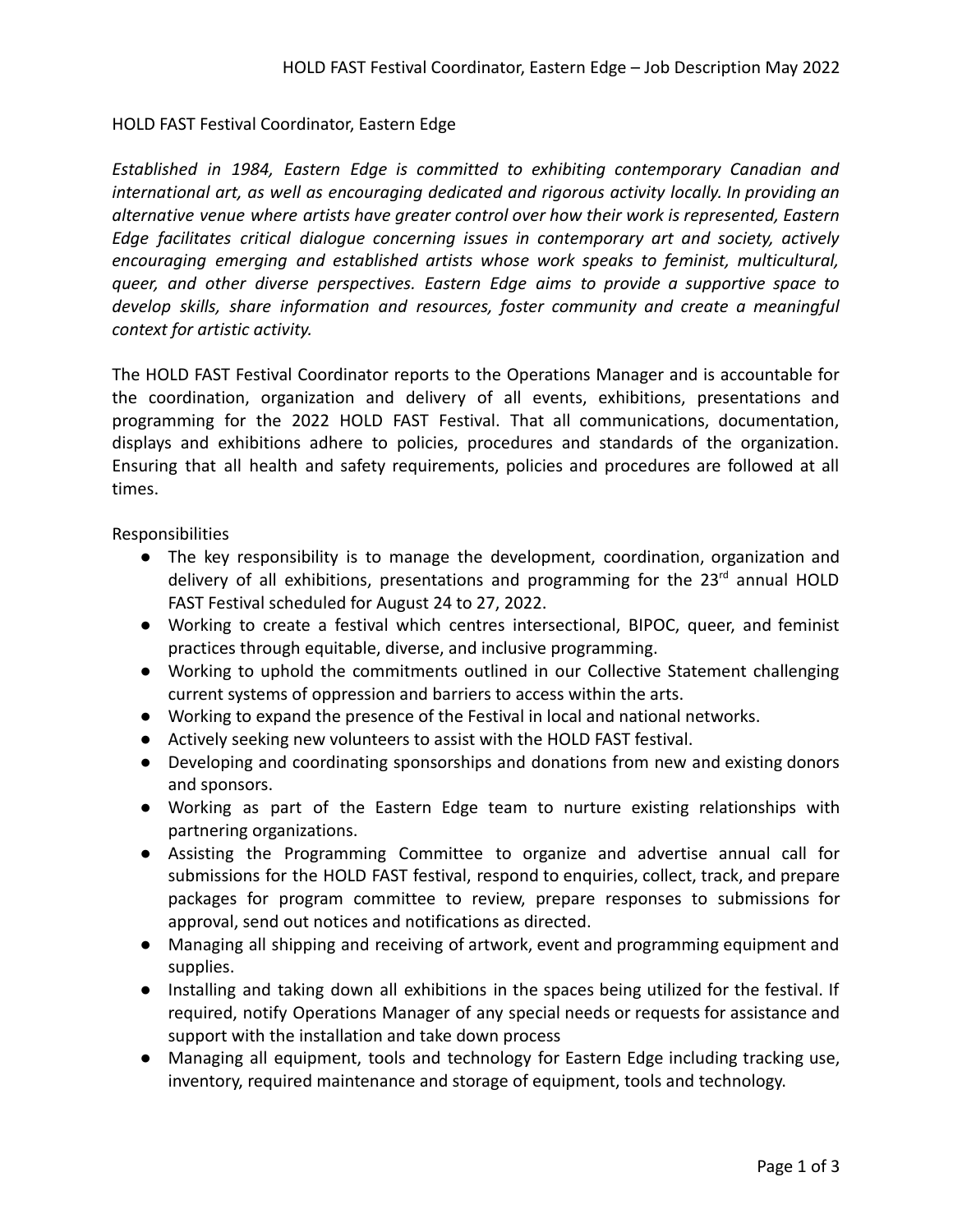- Operating and ensuring proper use of all technology, tools and equipment owned by or rented by Eastern Edge.
- Working with invited artists to coordinate the many aspects of their festival participation.
- Working with Eastern Edge team and invited artists to organize volunteers for events.
- Securing permission to operate in various spaces within the city.
- Assisting with all festival promotions; including the production and distribution of the Festival program, posters, flyers, social media, and the Eastern Edge website.
- Drafting all documentation on events, activities and programming for reporting, tracking and archiving purposes.
- Working with Operations Manager to regularly monitor expenditures according to approved budgets.
- Preparing purchase orders for approval by Operations Manager.
- Producing regular status reports on all events, activities and programming for the Operations Manager.
- Ensuring that all policies and procedures as approved by the Board are followed and fully implemented at all times.
- Ensuring all health and safety policies, procedures and practices are followed and fully implemented at all times.

Qualifications and Skills

- At least one year experience working in an arts organization, artist run centre and/or with festival management.
- Diploma or degree in Fine Arts or arts related specialty.
- Experience working in a public gallery or art related creative environment including knowledge of good customer service practices.
- Experience with curating and installation of art work.
- Experience organizing events, activities and/or arts related programming.
- Understanding of health and safety requirements within a creative and visual art environment.
- Understanding of presentation and digital technology an asset.
- Good interpersonal skills.
- Commitment to fostering and supporting a vibrant artistic community.
- Understanding and ability to follow internal and external policies and procedures.

Physical and Environmental Conditions

- Extended periods of working and standing in public space.
- Significant periods of moving and sorting tools, equipment and artwork.
- Extensive in person and on-line organizational and project management that require multitasking.
- Some periods of sitting at a desk, using a computer, and attending both online and in person meetings.